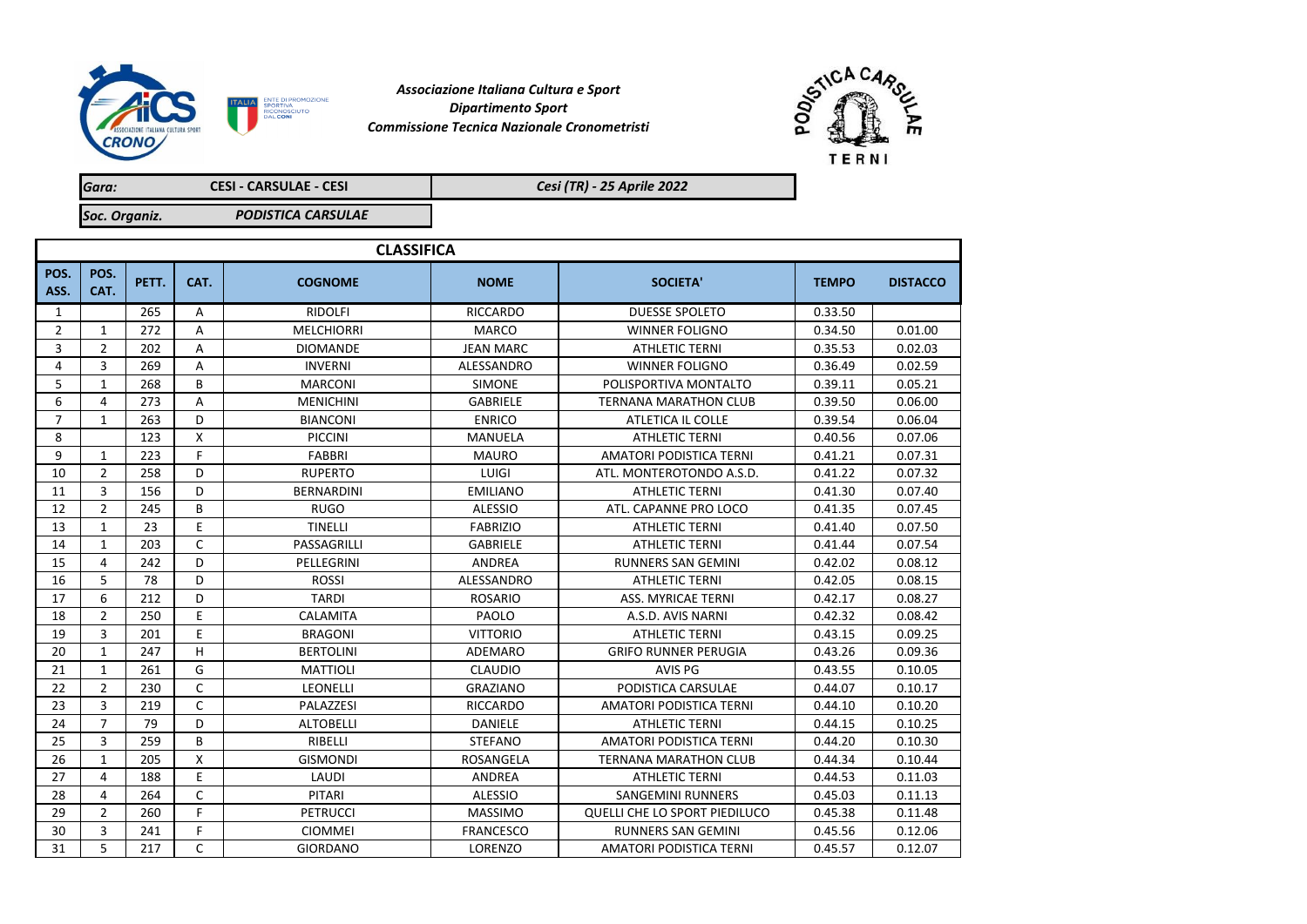| 32 | $\overline{2}$ | 244 | X            | <b>BIZZARRI</b>   | <b>IVANA</b>     | QUELLI CHE LO SPORT PIEDILUCO | 0.46.04  | 0.12.14 |
|----|----------------|-----|--------------|-------------------|------------------|-------------------------------|----------|---------|
| 33 | 5              | 232 | E            | <b>FOLLETTI</b>   | SANDRO           | PODISTICA CARSULAE            | 0.46.06  | 0.12.16 |
| 34 | 6              | 77  | E            | <b>FOSSATELLI</b> | <b>FABRIZIO</b>  | <b>ATHLETIC TERNI</b>         | 0.46.20  | 0.12.30 |
| 35 | $\overline{7}$ | 226 | E            | <b>BASSETTI</b>   | <b>RICCARDO</b>  | AMATORI PODISTICA TERNI       | 0.46.34  | 0.12.44 |
| 36 | 8              | 215 | D            | DE CAROLIS        | LUIGI            | ASS. MYRICAE TERNI            | 0.46.40  | 0.12.50 |
| 37 | 3              | 233 | X            | <b>TROVATO</b>    | <b>TAMARA</b>    | PODISTICA CARSULAE            | 0.46.40  | 0.12.50 |
| 38 | 9              | 256 | D            | ACQUAVIVA         | <b>GIUSEPPE</b>  | <b>RUN CARD</b>               | 0.46.43  | 0.12.53 |
| 39 | 6              | 43  | $\mathsf{C}$ | SCARDAONI         | <b>MARCO</b>     | <b>ATHLETIC TERNI</b>         | 0.46.46  | 0.12.56 |
| 40 | $\mathbf{1}$   | 220 | W            | <b>MOSCA</b>      | <b>MARTINA</b>   | AMATORI PODISTICA TERNI       | 0.47.00  | 0.13.10 |
| 41 | $\overline{2}$ | 214 | G            | <b>CECERA</b>     | <b>GIORGIO</b>   | ASS. MYRICAE TERNI            | 0.47.30  | 0.13.40 |
| 42 | $\overline{2}$ | 236 | W            | <b>RANUCCI</b>    | <b>FEDERICA</b>  | A.S.D. AVIS TERNI             | 0.47.35  | 0.13.45 |
| 43 | 8              | 229 | E            | CARDINALI         | LEONARDO         | PODISTICA CARSULAE            | 0.47.47  | 0.13.57 |
| 44 | 4              | 279 | X            | <b>OSTILI</b>     | PAOLA            | <b>ATHLETIC TERNI</b>         | 0.48.15  | 0.14.25 |
| 45 | $\overline{7}$ | 204 | C            | CASTELLANI        | <b>IVAN</b>      | <b>TERNANA MARATHON CLUB</b>  | 0.48.20  | 0.14.30 |
| 46 | $\overline{4}$ | 22  | F.           | <b>GALIGANI</b>   | <b>BRUNO</b>     | <b>ATHLETIC TERNI</b>         | 0.48.22  | 0.14.32 |
| 47 | $\mathbf{1}$   | 266 | $\mathbf{I}$ | ROMEO             | <b>GIOVANNI</b>  | PODISTICA CARSULAE            | 0.48.30  | 0.14.40 |
| 48 | 8              | 221 | C            | <b>ASTOLFI</b>    | ALESSANDRO       | AMATORI PODISTICA TERNI       | 0.49.21  | 0.15.31 |
| 49 | $\overline{2}$ | 243 | H            | MARINANGELI       | <b>ADRIANO</b>   | RUNNERS SAN GEMINI            | 0.49.25  | 0.15.35 |
| 50 | 5              | 222 | Α            | <b>SCHIPPA</b>    | <b>FEDERICO</b>  | AMATORI PODISTICA TERNI       | 0.49.40  | 0.15.50 |
| 51 | 5              | 274 | X            | <b>BAUCCIO</b>    | PAMELA           | <b>TERNANA MARATHON CLUB</b>  | 00.49.56 | 0.16.06 |
| 52 | 9              | 267 | E            | LUNA              | <b>EMANUELE</b>  | <b>TERNANA MARATHON CLUB</b>  | 00.49.57 | 0.16.07 |
| 53 | 6              | 210 | X            | ZUCCACCI          | VALENTINA        | <b>TERNANA MARATHON CLUB</b>  | 00.49.58 | 0.16.08 |
| 54 | 5              | 278 | F.           | <b>ITALIANI</b>   | <b>STEFANO</b>   | <b>AVIS NARNI</b>             | 00.50.35 | 0.16.45 |
| 55 | $\overline{3}$ | 227 | W            | <b>VECCHIETTI</b> | <b>MARTINA</b>   | AMATORI PODISTICA TERNI       | 00.50.44 | 0.16.54 |
| 56 | $\overline{7}$ | 231 | $\mathsf{x}$ | <b>BATTELLI</b>   | DANIELA          | PODISTICA CARSULAE            | 00.50.52 | 0.17.02 |
| 57 | 9              | 209 | C            | VENANZUOLA        | LUCA             | <b>TERNANA MARATHON CLUB</b>  | 00.51.04 | 0.17.14 |
| 58 | 10             | 234 | $\mathsf{C}$ | <b>CICOGNA</b>    | <b>ALESSIO</b>   | ATL. MONTE MARIO              | 00.51.10 | 0.17.20 |
| 59 | 8              | 225 | X            | <b>MICHELETTI</b> | SILVIA           | AMATORI PODISTICA TERNI       | 00.51.22 | 0.17.32 |
| 60 | 10             | 271 | E            | <b>DONATI</b>     | <b>EMANUELE</b>  | <b>TERNANA MARATHON CLUB</b>  | 00.51.22 | 0.17.32 |
| 61 | 3              | 239 | G            | <b>BISONNI</b>    | <b>ROBERTO</b>   | A.S.D. AVIS TERNI             | 00.51.35 | 0.17.45 |
| 62 | 11             | 228 | $\mathsf C$  | AURELI            | <b>CLAUDIO</b>   | PODISTICA CARSULAE            | 00.51.45 | 0.17.55 |
| 63 | 10             | 251 | D            | RINALDI           | ALESSANDRO       | A.S.D. AVIS NARNI             | 00.52.38 | 0.18.48 |
| 64 | 6              | 255 | F.           | LATINI            | <b>GIUSEPPE</b>  | <b>RUN CARD</b>               | 00.52.48 | 0.18.58 |
| 65 | $\overline{4}$ | 240 | G            | SERGNESE          | <b>ENRICO</b>    | A.S.D. AVIS TERNI             | 00.53.00 | 0.19.10 |
| 66 | 9              | 276 | X            | ANTIMIANI         | <b>LISA</b>      | RUNNERS SAN GEMINI            | 00.53.12 | 0.19.22 |
| 67 | 7              | 270 | F            | DE STEFANIS       | ALESSANDRO       | RUNNERS SAN GEMINI            | 00.53.22 | 0.19.32 |
| 68 | 10             | 189 | X            | <b>BERNARDINI</b> | LETIZIA          | <b>ATHLETIC TERNI</b>         | 00.53.56 | 0.20.06 |
| 69 | 8              | 206 | F.           | <b>AMICI</b>      | <b>ROBERTO</b>   | <b>TERNANA MARATHON CLUB</b>  | 00.54.40 | 0.20.50 |
| 70 | 11             | 10  | E            | POSATI            | <b>MARCO</b>     | <b>ATHLETIC TERNI</b>         | 00.55.18 | 0.21.28 |
| 71 | 5              | 249 | G            | LAZZARI           | <b>SERGIO</b>    | <b>GRIFO RUNNER PERUGIA</b>   | 00.55.23 | 0.21.33 |
| 72 | 11             | 237 | D            | <b>PIROZZI</b>    | <b>GIOVANNI</b>  | A.S.D. AVIS TERNI             | 00.56.33 | 0.22.43 |
| 73 | 6              | 224 | G            | <b>FELICI</b>     | <b>CLAUDIO</b>   | AMATORI PODISTICA TERNI       | 00.56.50 | 0.23.00 |
| 74 | 11             | 211 | X            | <b>ASCIUTTI</b>   | ANGELA           | <b>TERNANA MARATHON CLUB</b>  | 00.57.09 | 0.23.19 |
| 75 | 12             | 208 | D            | <b>BIANCONI</b>   | <b>FRANCESCO</b> | <b>TERNANA MARATHON CLUB</b>  | 00.57.09 | 0.23.19 |
|    |                |     |              |                   |                  |                               |          |         |